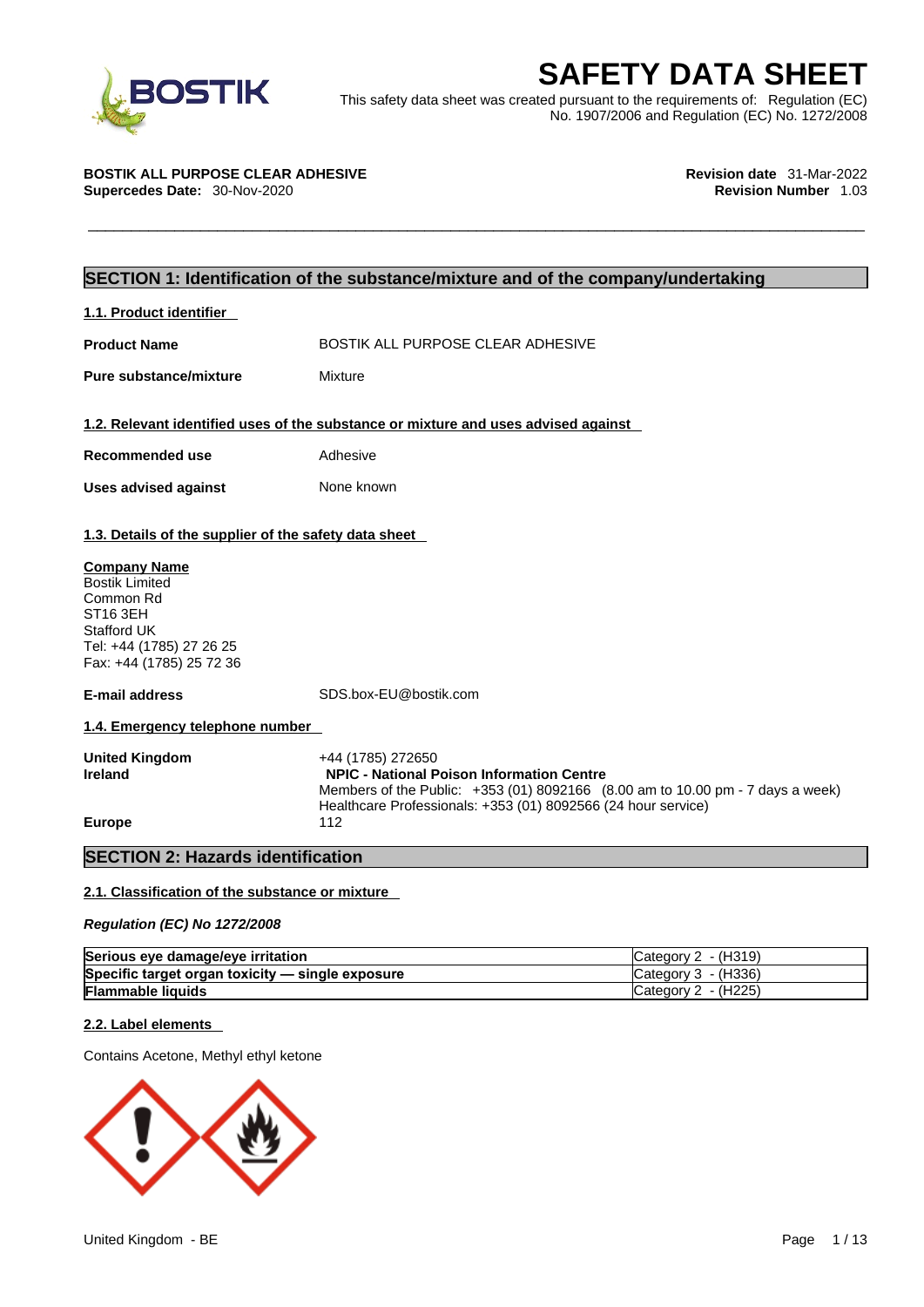**Supercedes Date:** 30-Nov-2020 **Revision Number** 1.03

\_\_\_\_\_\_\_\_\_\_\_\_\_\_\_\_\_\_\_\_\_\_\_\_\_\_\_\_\_\_\_\_\_\_\_\_\_\_\_\_\_\_\_\_\_\_\_\_\_\_\_\_\_\_\_\_\_\_\_\_\_\_\_\_\_\_\_\_\_\_\_\_\_\_\_\_\_\_\_\_\_\_\_\_\_\_\_\_\_\_ **BOSTIK ALL PURPOSE CLEAR ADHESIVE Revision date** 31-Mar-2022

# **Signal word**

Danger

# **Hazard statements**

H319 - Causes serious eye irritation.

H336 - May cause drowsiness or dizziness.

H225 - Highly flammable liquid and vapour.

# **EU Specific Hazard Statements**

EUH066 - Repeated exposure may cause skin dryness or cracking

# **Precautionary Statements - EU (§28, 1272/2008)**

P101 - If medical advice is needed, have product container or label at hand

- P102 Keep out of reach of children
- P210 Keep away from heat, hot surfaces, sparks, open flames and other ignition sources. No smoking

P271 - Use only outdoors or in a well-ventilated area

P280 - Wear protective gloves and eye/face protection

P305 + P351 + P338 - IF IN EYES: Rinse cautiously with water for several minutes. Remove contact lenses, if present and easy to do. Continue rinsing

P312 - Call a POISON CENTER or doctor if you feel unwell

P405 - Store locked up

P501 - Dispose of contents/ container to an approved waste disposal plant

# **2.3. Other hazards**

In use, may form flammable/explosive vapour-air mixture.

# **PBT & vPvB**

This mixture contains no substance considered to be persistent, bioaccumulating or toxic (PBT). This mixture contains no substance considered to be very persistent nor very bioaccumulating (vPvB).

# **SECTION 3: Composition/information on ingredients**

## **3.1 Substances**

Not applicable

# **3.2 Mixtures**

| <b>Chemical name</b> | <b>EC No</b> | <b>CAS No</b> | Weight-%  | <b>Classification</b><br>according to<br><b>Regulation (EC)</b><br>No. 1272/2008<br>[CLP]        | <b>Specific</b><br>concentration limit<br>(SCL) | <b>REACH</b><br>registration<br>number |
|----------------------|--------------|---------------|-----------|--------------------------------------------------------------------------------------------------|-------------------------------------------------|----------------------------------------|
| Acetone              | 200-662-2    | 67-64-1       | $40 - 80$ | Eye Irrit. 2<br>(H319)<br>(EUH066)<br>STOT SE 3<br>(H336)<br>Flam. Liq. 2<br>(H <sub>225</sub> ) |                                                 | 01-2119471330-<br>49-XXXX              |
| Methyl ethyl ketone  | 201-159-0    | 78-93-3       | $10 - 20$ | Eye Irrit. 2<br>(H319)<br>(EUH066)<br>STOT SE 3<br>(H336)<br>Flam. Liq. 2<br>(H225)              |                                                 | 01-2119457290-<br>43-XXXX              |

# **Full text of H- and EUH-phrases: see section 16**

Note:  $\wedge$  indicates not classified, however, the substance is listed in section 3 as it has an OEL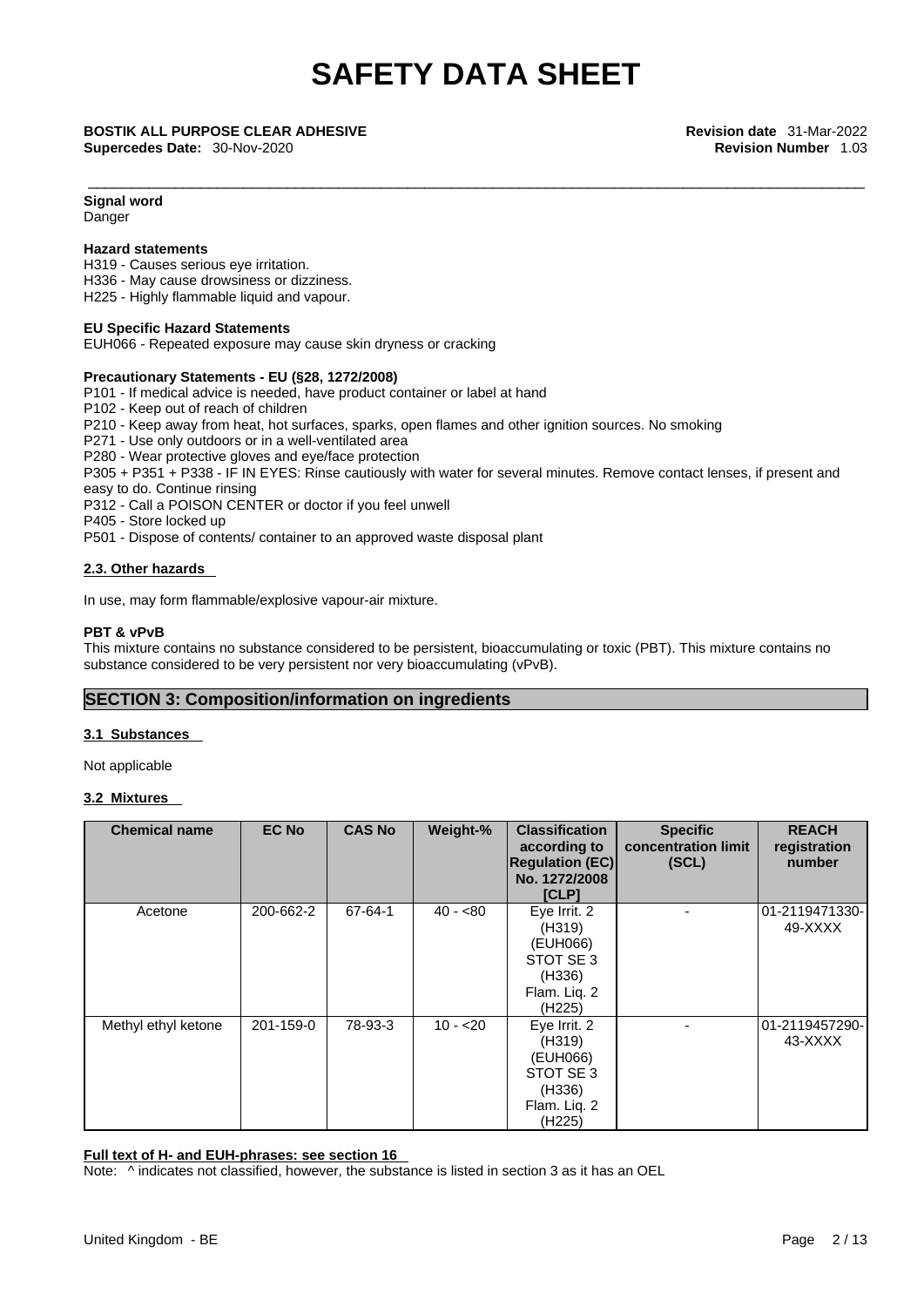This product does not contain candidate substances of very high concern at a concentration >=0.1% (Regulation (EC) No. 1907/2006 (REACH), Article 59)

# **SECTION 4: First aid measures**

# **4.1. Description of first aid measures**

| <b>General advice</b>                                             | Show this safety data sheet to the doctor in attendance.                                                                                                                                                                                                                                                                |  |  |
|-------------------------------------------------------------------|-------------------------------------------------------------------------------------------------------------------------------------------------------------------------------------------------------------------------------------------------------------------------------------------------------------------------|--|--|
| <b>Inhalation</b>                                                 | Remove to fresh air. IF exposed or concerned: Get medical advice/attention.                                                                                                                                                                                                                                             |  |  |
| Eye contact                                                       | Rinse immediately with plenty of water, also under the eyelids, for at least 15 minutes.<br>Keep eye wide open while rinsing. Do not rub affected area. Remove contact lenses, if<br>present and easy to do. Continue rinsing. Get medical attention if irritation develops and<br>persists.                            |  |  |
| <b>Skin contact</b>                                               | Wash off immediately with soap and plenty of water while removing all contaminated<br>clothes and shoes.                                                                                                                                                                                                                |  |  |
| Ingestion                                                         | Do NOT induce vomiting. Rinse mouth. Never give anything by mouth to an unconscious<br>person. Call a doctor.                                                                                                                                                                                                           |  |  |
| Self-protection of the first aider                                | Remove all sources of ignition. Ensure that medical personnel are aware of the<br>material(s) involved, take precautions to protect themselves and prevent spread of<br>contamination. Use personal protective equipment as required. See section 8 for more<br>information. Avoid contact with skin, eyes or clothing. |  |  |
| 4.2. Most important symptoms and effects, both acute and delayed  |                                                                                                                                                                                                                                                                                                                         |  |  |
| <b>Symptoms</b>                                                   | May cause redness and tearing of the eyes. Burning sensation. Inhalation of high vapour<br>concentrations may cause symptoms like headache, dizziness, tiredness, nausea and<br>vomiting.                                                                                                                               |  |  |
|                                                                   | 4.3. Indication of any immediate medical attention and special treatment needed                                                                                                                                                                                                                                         |  |  |
| Note to doctors                                                   | Treat symptomatically.                                                                                                                                                                                                                                                                                                  |  |  |
| <b>SECTION 5: Firefighting measures</b>                           |                                                                                                                                                                                                                                                                                                                         |  |  |
| 5.1. Extinguishing media                                          |                                                                                                                                                                                                                                                                                                                         |  |  |
| <b>Suitable Extinguishing Media</b>                               | Dry chemical. Carbon dioxide (CO2). Water spray. Alcohol resistant foam.                                                                                                                                                                                                                                                |  |  |
| Unsuitable extinguishing media                                    | No information available.                                                                                                                                                                                                                                                                                               |  |  |
| 5.2. Special hazards arising from the substance or mixture        |                                                                                                                                                                                                                                                                                                                         |  |  |
| Specific hazards arising from the<br>chemical                     | Risk of ignition. Keep product and empty container away from heat and sources of<br>ignition. In the event of fire, cool tanks with water spray. Fire residues and contaminated<br>fire extinguishing water must be disposed of in accordance with local regulations.                                                   |  |  |
| <b>Hazardous combustion products</b>                              | Carbon oxides.                                                                                                                                                                                                                                                                                                          |  |  |
| 5.3. Advice for firefighters                                      |                                                                                                                                                                                                                                                                                                                         |  |  |
| Special protective equipment and<br>precautions for fire-fighters | Firefighters should wear self-contained breathing apparatus and full firefighting turnout<br>gear. Use personal protection equipment.                                                                                                                                                                                   |  |  |

# **SECTION 6: Accidental release measures**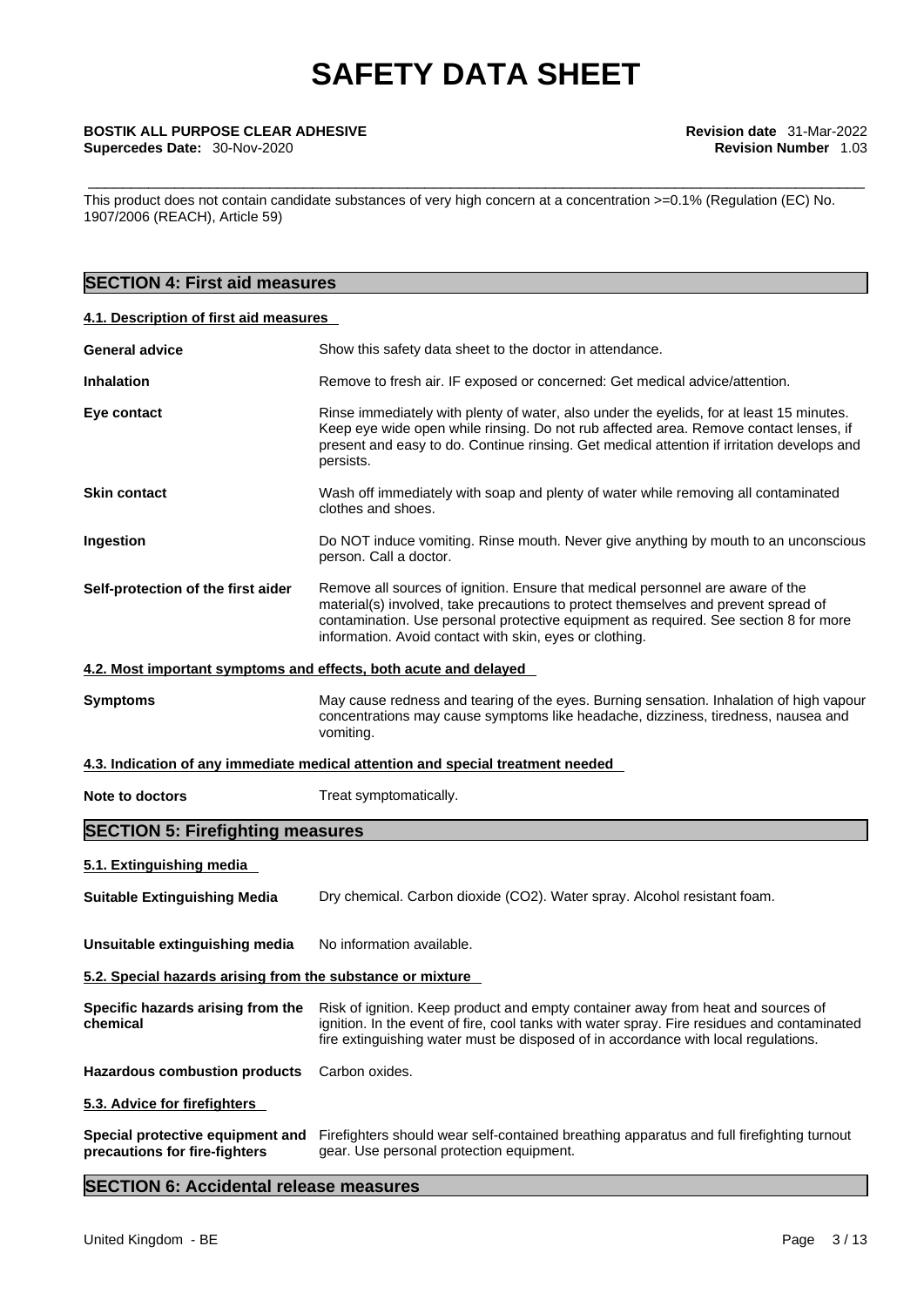## **6.1. Personal precautions, protective equipment and emergency procedures**

| <b>Personal precautions</b>                               | Evacuate personnel to safe areas. Use personal protective equipment as required. See<br>section 8 for more information. Avoid contact with skin, eyes or clothing. Ensure<br>adequate ventilation. Keep people away from and upwind of spill/leak. ELIMINATE all<br>ignition sources (no smoking, flares, sparks or flames in immediate area). Pay attention<br>to flashback. Take precautionary measures against static discharges. All equipment<br>used when handling the product must be grounded. Do not touch or walk through spilled<br>material. |
|-----------------------------------------------------------|----------------------------------------------------------------------------------------------------------------------------------------------------------------------------------------------------------------------------------------------------------------------------------------------------------------------------------------------------------------------------------------------------------------------------------------------------------------------------------------------------------------------------------------------------------|
| <b>Other information</b>                                  | Ventilate the area. Refer to protective measures listed in Sections 7 and 8.                                                                                                                                                                                                                                                                                                                                                                                                                                                                             |
| For emergency responders                                  | Use personal protection recommended in Section 8.                                                                                                                                                                                                                                                                                                                                                                                                                                                                                                        |
| <b>6.2. Environmental precautions</b>                     |                                                                                                                                                                                                                                                                                                                                                                                                                                                                                                                                                          |
| <b>Environmental precautions</b>                          | Refer to protective measures listed in Sections 7 and 8. Prevent further leakage or<br>spillage if safe to do so. Prevent product from entering drains.                                                                                                                                                                                                                                                                                                                                                                                                  |
| 6.3. Methods and material for containment and cleaning up |                                                                                                                                                                                                                                                                                                                                                                                                                                                                                                                                                          |
| <b>Methods for containment</b>                            | Stop leak if you can do it without risk. Do not touch or walk through spilled material. A<br>vapour suppressing foam may be used to reduce vapours. Dyke far ahead of spill to<br>collect run-off water. Keep out of drains, sewers, ditches and waterways. Absorb with<br>earth, sand or other non-combustible material and transfer to containers for later<br>disposal.                                                                                                                                                                               |
| Methods for cleaning up                                   | Take precautionary measures against static discharges. Dam up. Soak up with inert<br>absorbent material. Pick up and transfer to properly labelled containers.                                                                                                                                                                                                                                                                                                                                                                                           |
| Prevention of secondary hazards                           | Clean contaminated objects and areas thoroughly observing environmental regulations.                                                                                                                                                                                                                                                                                                                                                                                                                                                                     |
| 6.4. Reference to other sections                          |                                                                                                                                                                                                                                                                                                                                                                                                                                                                                                                                                          |
| <b>Reference to other sections</b>                        | See section 8 for more information. See section 13 for more information.                                                                                                                                                                                                                                                                                                                                                                                                                                                                                 |
|                                                           |                                                                                                                                                                                                                                                                                                                                                                                                                                                                                                                                                          |

# **SECTION 7: Handling and storage**

# **7.1. Precautions for safe handling**

**Advice on safe handling** Use personal protection equipment. Avoid breathing vapours or mists. Keep away from heat, hot surfaces, sparks, open flames and other ignition sources. No smoking. Use grounding and bonding connection when transferring this material to prevent static discharge, fire or explosion. Use with local exhaust ventilation. Use spark-prooftools and explosion-proof equipment. Keep in an area equipped with sprinklers. Use according to package label instructions. Handle in accordance with good industrial hygiene and safety practice. Avoid contact with skin, eyes or clothing. Do not eat, drink or smoke when using this product. In case of insufficient ventilation, wear suitable respiratory equipment. **General hygiene considerations** Do not eat, drink or smoke when using this product. Contaminated work clothing should not be allowed out of the workplace. Regular cleaning of equipment, work area and clothing is recommended. Wash hands before breaks and immediately after handling the product. Avoid contact with skin, eyes or clothing. Wear suitable gloves and eye/face protection. **7.2. Conditions for safe storage, including any incompatibilities**

## **Storage Conditions** Keep containers tightly closed in a dry, cool and well-ventilated place. Keep away from heat, sparks, flame and other sources of ignition (i.e., pilot lights, electric motors and static electricity). Keep in properly labelled containers. Do not store near combustible materials. Keep in an area equipped with sprinklers. Store in accordance with the particular national regulations. Store in accordance with local regulations.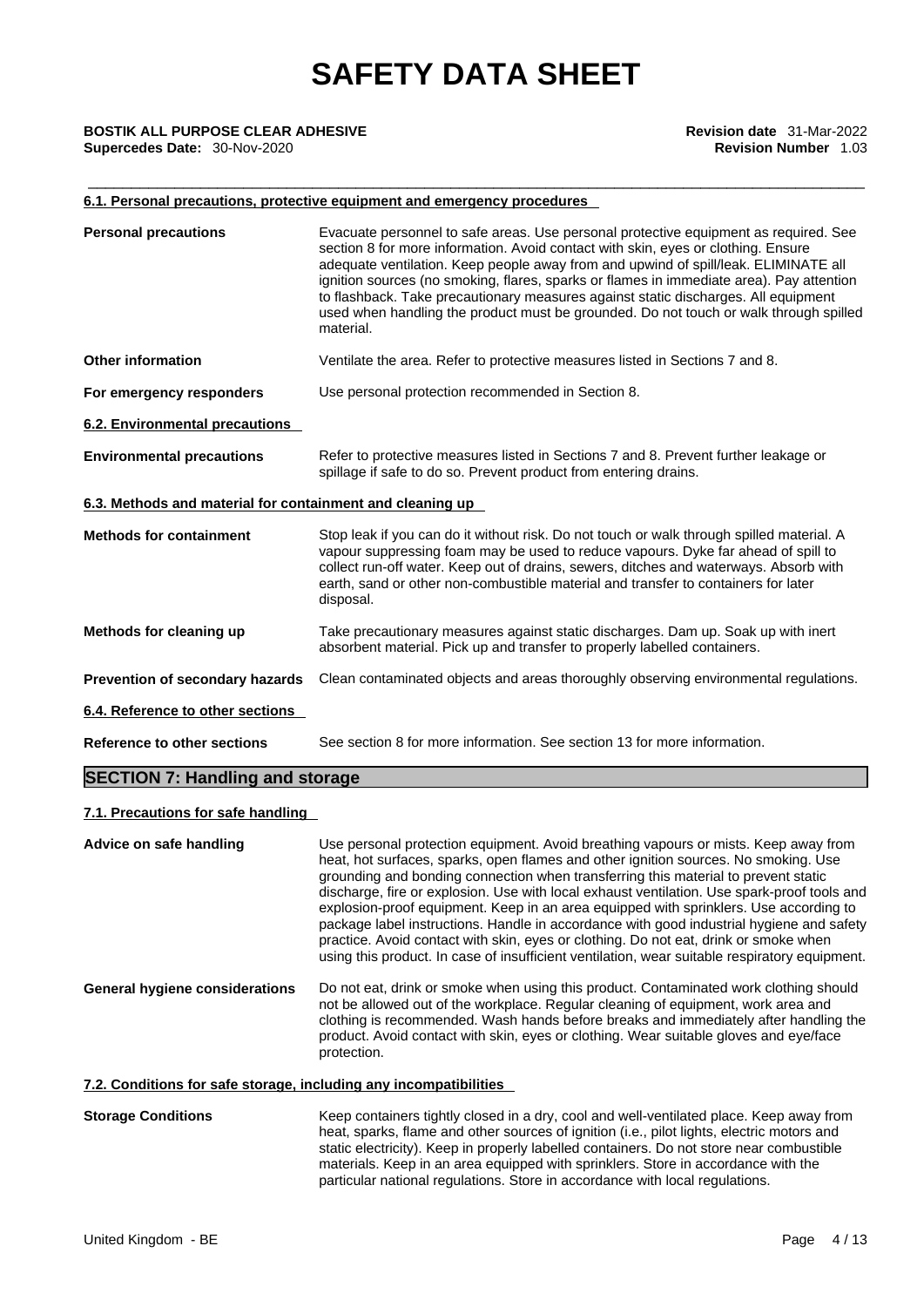\_\_\_\_\_\_\_\_\_\_\_\_\_\_\_\_\_\_\_\_\_\_\_\_\_\_\_\_\_\_\_\_\_\_\_\_\_\_\_\_\_\_\_\_\_\_\_\_\_\_\_\_\_\_\_\_\_\_\_\_\_\_\_\_\_\_\_\_\_\_\_\_\_\_\_\_\_\_\_\_\_\_\_\_\_\_\_\_\_\_ **BOSTIK ALL PURPOSE CLEAR ADHESIVE Revision date** 31-Mar-2022 **Supercedes Date:** 30-Nov-2020 **Revision Number** 1.03

**Recommended storage** Keep at temperatures between 5 and 25 °C.

**temperature**

**7.3. Specific end use(s)** 

**Specific use(s)** Adhesive.

**Risk Management Methods (RMM)** The information required is contained in this Safety Data Sheet.

**Other information Observe technical data sheet.** 

# **SECTION 8: Exposure controls/personal protection**

# **8.1. Control parameters**

## **Exposure Limits**

| <b>Chemical name</b>            | <b>European Union</b>                                                                      | <b>United Kingdom</b>                                                                                          |
|---------------------------------|--------------------------------------------------------------------------------------------|----------------------------------------------------------------------------------------------------------------|
| Acetone<br>67-64-1              | TWA: 500 ppm<br>TWA: 1210 mg/m <sup>3</sup>                                                | TWA: 500 ppm<br>TWA: 1210 mg/m <sup>3</sup>                                                                    |
|                                 |                                                                                            | STEL: 1500 ppm<br>STEL: 3620 mg/m <sup>3</sup>                                                                 |
| Methyl ethyl ketone<br>78-93-3  | TWA: 200 ppm<br>TWA: 600 mg/m <sup>3</sup><br>STEL: 300 ppm<br>STEL: 900 mg/m <sup>3</sup> | TWA: 200 ppm<br>TWA: 600 mg/m <sup>3</sup><br>STEL: 300 ppm<br>STEL: 899 mg/m <sup>3</sup><br>Sk*              |
| Polyvinyl chloride<br>9002-86-2 |                                                                                            | TWA: $10 \text{ mg/m}^3$<br>TWA: 4 mg/m <sup>3</sup><br>STEL: $30 \text{ mg/m}^3$<br>STEL: $12 \text{ mg/m}^3$ |

| <b>Chemical name</b> | <b>European Union</b> | <b>Ireland</b>                  | <b>United Kingdom</b> |
|----------------------|-----------------------|---------------------------------|-----------------------|
| Acetone              |                       | 50 mg/L (urine - Acetone end of |                       |
| 67-64-1              |                       | shift)                          |                       |
| Methyl ethyl ketone  |                       | 70 umol/L (urine - Butan-2-one  | 70 µmol/L urine       |
| 78-93-3              |                       | post shift)                     |                       |

# **Derived No Effect Level (DNEL)** No information available

| <b>Derived No Effect Level (DNEL)</b>          |                |                                   |               |  |  |  |
|------------------------------------------------|----------------|-----------------------------------|---------------|--|--|--|
| <b>Acetone (67-64-1)</b>                       |                |                                   |               |  |  |  |
| Type                                           | Exposure route | Derived No Effect Level<br>(DNEL) | Safety factor |  |  |  |
| Long term<br>Systemic health effects<br>worker | Dermal         | 186 mg/kg bw/d                    |               |  |  |  |
| Short term<br>Local health effects<br>worker   | Inhalation     | 2420 mg/m <sup>3</sup>            |               |  |  |  |
| Long term<br>Systemic health effects<br>worker | Inhalation     | 1210 mg/m <sup>3</sup>            |               |  |  |  |

| Methyl ethyl ketone (78-93-3) |                |                         |               |
|-------------------------------|----------------|-------------------------|---------------|
| <b>Type</b>                   | Exposure route | Derived No Effect Level | Safety factor |
|                               |                | (DNEL)                  |               |
| worker                        | lDermal        | 1161 mg/kg bw/d         |               |
| Long term                     |                |                         |               |
| Systemic health effects       |                |                         |               |
| worker                        | IInhalation    | $600 \text{ mg/m}^3$    |               |
| Long term                     |                |                         |               |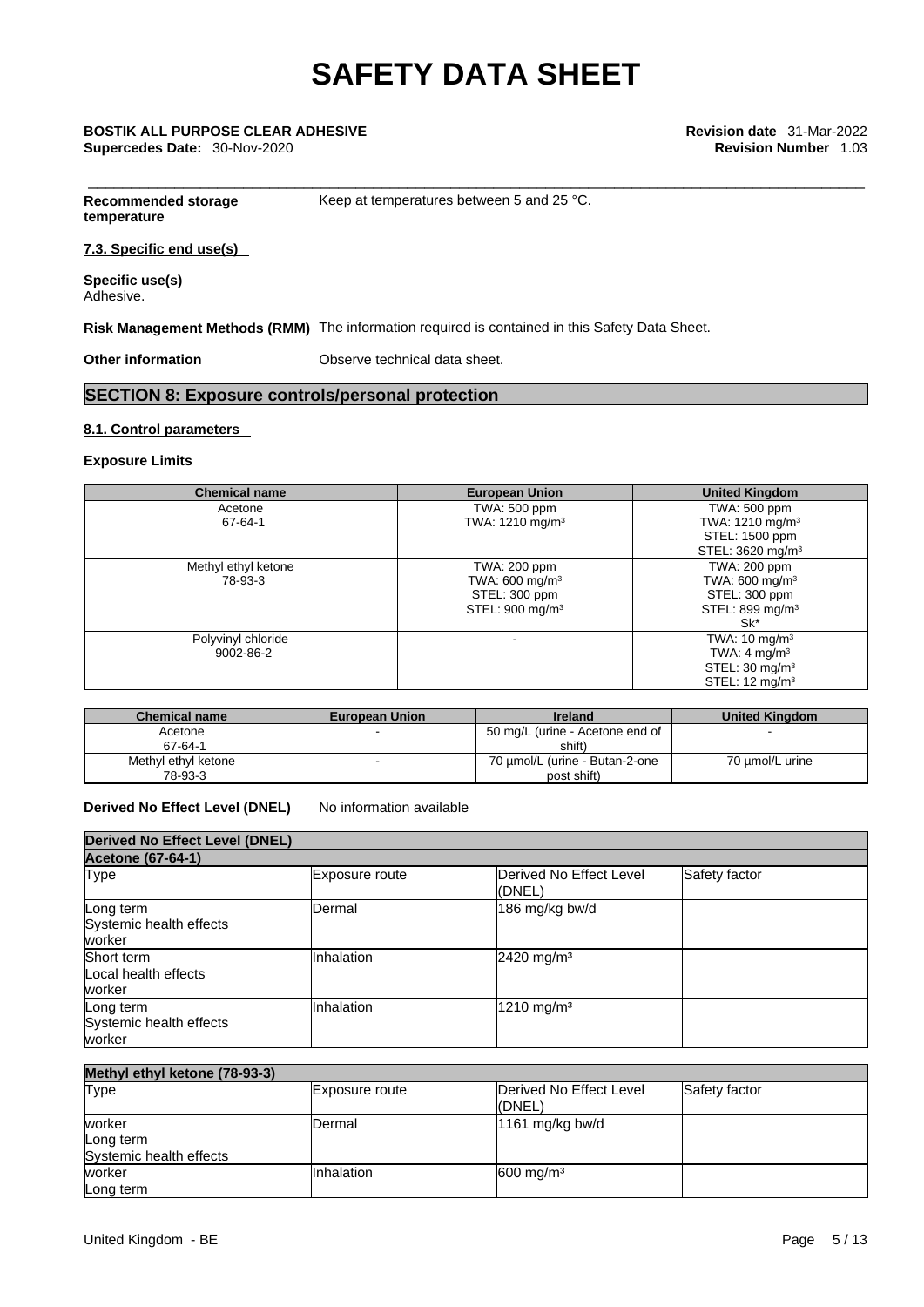\_\_\_\_\_\_\_\_\_\_\_\_\_\_\_\_\_\_\_\_\_\_\_\_\_\_\_\_\_\_\_\_\_\_\_\_\_\_\_\_\_\_\_\_\_\_\_\_\_\_\_\_\_\_\_\_\_\_\_\_\_\_\_\_\_\_\_\_\_\_\_\_\_\_\_\_\_\_\_\_\_\_\_\_\_\_\_\_\_\_ **BOSTIK ALL PURPOSE CLEAR ADHESIVE Revision date** 31-Mar-2022 **Supercedes Date:** 30-Nov-2020 **Revision Number** 1.03

| Sys<br><b></b><br>וזר<br>ш<br>-----<br>яш.<br>.<br>. |  |  |
|------------------------------------------------------|--|--|

| <b>Derived No Effect Level (DNEL)</b>            |                |                                   |               |  |  |  |
|--------------------------------------------------|----------------|-----------------------------------|---------------|--|--|--|
| <b>Acetone (67-64-1)</b>                         |                |                                   |               |  |  |  |
| <b>Type</b>                                      | Exposure route | Derived No Effect Level<br>(DNEL) | Safety factor |  |  |  |
| Consumer<br>Long term<br>Systemic health effects | Inhalation     | $200$ mg/m <sup>3</sup>           |               |  |  |  |
| Consumer<br>Long term<br>Systemic health effects | Dermal         | 62 mg/kg bw/d                     |               |  |  |  |
| Consumer<br>Long term<br>Systemic health effects | Oral           | 62 mg/kg bw/d                     |               |  |  |  |

| Methyl ethyl ketone (78-93-3)                               |                   |                                    |               |  |  |
|-------------------------------------------------------------|-------------------|------------------------------------|---------------|--|--|
| <b>Type</b>                                                 | Exposure route    | Derived No Effect Level<br>((DNEL) | Safety factor |  |  |
| Consumer<br>Long term<br>Systemic health effects            | IDermal           | 412 mg/kg bw/d                     |               |  |  |
| Consumer<br>Long term<br>Systemic health effects            | <b>Inhalation</b> | $106$ mg/m <sup>3</sup>            |               |  |  |
| Consumer<br>Local health effects<br>Systemic health effects | Oral              | 31 mg/kg bw/d                      |               |  |  |

# **Predicted No Effect Concentration** No information available. **(PNEC)**

| <b>Predicted No Effect Concentration (PNEC)</b> |                                                 |
|-------------------------------------------------|-------------------------------------------------|
| <b>Acetone (67-64-1)</b>                        |                                                 |
| Environmental compartment                       | <b>Predicted No Effect Concentration (PNEC)</b> |
| Freshwater                                      | $10.6$ mg/                                      |
| Freshwater - intermittent                       | $21 \text{ mq/l}$                               |
| Marine water                                    | $1.06$ mg/                                      |
| Microorganisms in sewage treatment              | 100 mg/l                                        |
| Freshwater sediment                             | 30.4 mg/kg dry weight                           |
| Marine water                                    | 3.04 mg/kg dry weight                           |
| Soil                                            | 29.5 mg/kg dry weight                           |

| Methyl ethyl ketone (78-93-3) |                                                 |
|-------------------------------|-------------------------------------------------|
| Environmental compartment     | <b>Predicted No Effect Concentration (PNEC)</b> |
| Freshwater                    | $55.8$ mg/                                      |
| Marine water                  | 55.8 mg/l                                       |
| Freshwater sediment           | 287.74 mg/l                                     |
| Marine sediment               | 287.7 mg/l                                      |
| Soil                          | $22.5 \text{ mg}$                               |

# **8.2. Exposure controls**

**Engineering controls** Ensure adequate ventilation, especially in confined areas. Vapours/aerosols must be exhausted directly at the point of origin.

# **Personal protective equipment**

**Eye/face protection** Tight sealing safety goggles. Face protection shield.

**Hand protection** Wear protective gloves. The breakthrough time of the gloves depends on the material and the thickness as well as the temperature.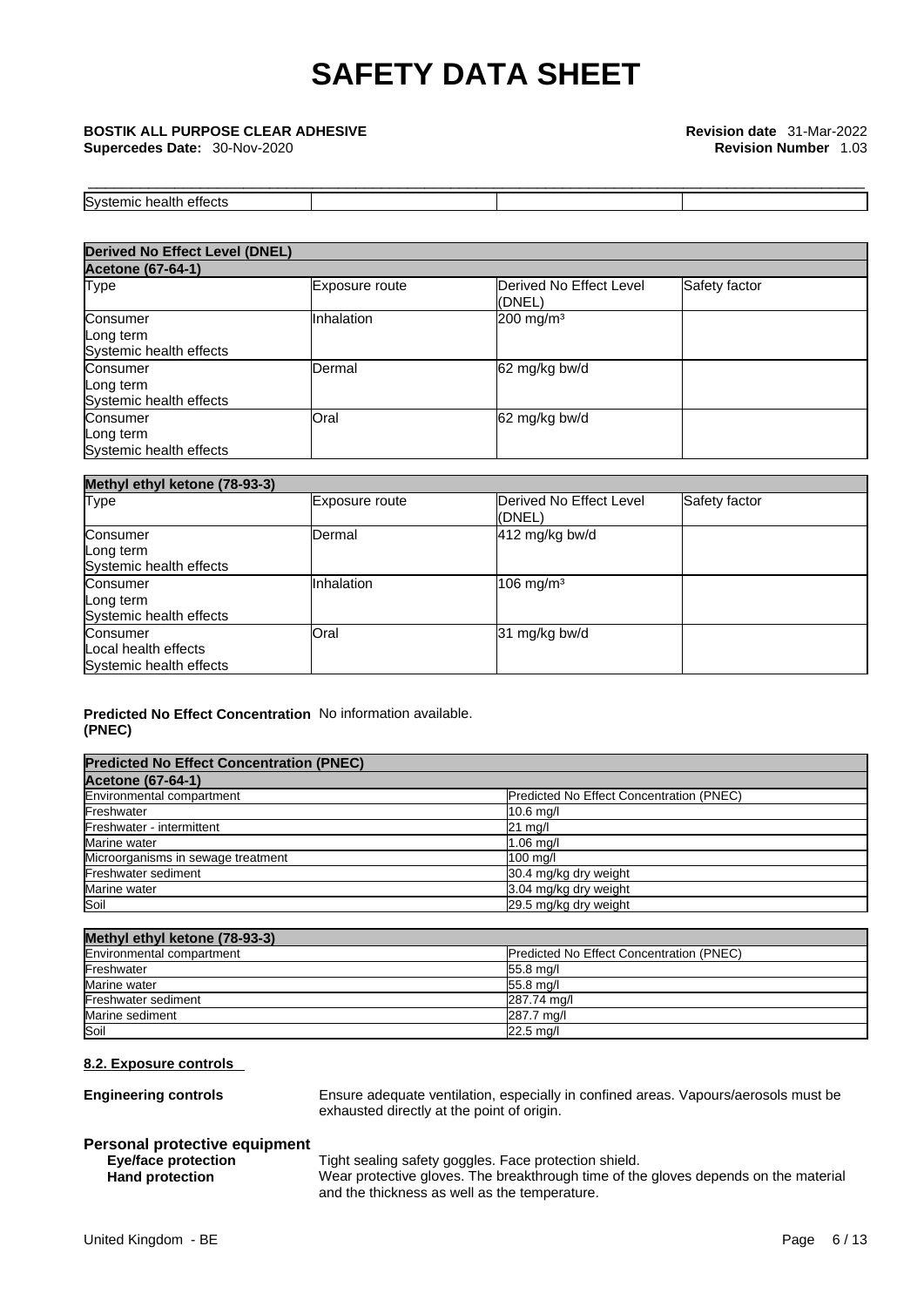# \_\_\_\_\_\_\_\_\_\_\_\_\_\_\_\_\_\_\_\_\_\_\_\_\_\_\_\_\_\_\_\_\_\_\_\_\_\_\_\_\_\_\_\_\_\_\_\_\_\_\_\_\_\_\_\_\_\_\_\_\_\_\_\_\_\_\_\_\_\_\_\_\_\_\_\_\_\_\_\_\_\_\_\_\_\_\_\_\_\_ **BOSTIK ALL PURPOSE CLEAR ADHESIVE Revision date** 31-Mar-2022

| Skin and body protection      | Antistatic footwear. Wear fire/flame resistant/retardant clothing. Suitable protective<br>clothing.                                                                             |
|-------------------------------|---------------------------------------------------------------------------------------------------------------------------------------------------------------------------------|
| <b>Respiratory protection</b> | In case of inadequate ventilation wear respiratory protection. In case of mist, spray or<br>aerosol exposure wear suitable personal respiratory protection and protective suit. |
| Recommended filter type:      | Organic gases and vapours filter conforming to EN 14387.                                                                                                                        |

**Environmental exposure controls** Do not allow into any sewer, on the ground or into any body of water.

# **SECTION 9: Physical and chemical properties**

| 9.1. Information on basic physical and chemical properties         |                             |                                           |                          |
|--------------------------------------------------------------------|-----------------------------|-------------------------------------------|--------------------------|
| <b>Physical state</b>                                              | Liquid                      |                                           |                          |
| Appearance                                                         | Liquid                      |                                           |                          |
| <b>Colour</b>                                                      | No information available    |                                           |                          |
| Odour                                                              | Solvent.                    |                                           |                          |
| <b>Odour threshold</b>                                             | No information available    |                                           |                          |
| <b>Property</b>                                                    | Values                      | Remarks • Method                          |                          |
| Melting point / freezing point                                     | No data available           | None known                                |                          |
| Initial boiling point and boiling<br>range                         | 56 °C                       |                                           |                          |
| <b>Flammability</b>                                                | Not applicable for liquids. |                                           |                          |
| <b>Flammability Limit in Air</b>                                   |                             | None known                                |                          |
| Upper flammability or explosive No data available<br><b>limits</b> |                             |                                           |                          |
| Lower flammability or explosive No data available<br>limits        |                             |                                           |                          |
| <b>Flash point</b>                                                 | $-20 °C$                    |                                           |                          |
| <b>Autoignition temperature</b>                                    | No data available           | None known                                |                          |
| <b>Decomposition temperature</b>                                   |                             | None known                                |                          |
| рH                                                                 | No data available           | Not applicable Insoluble in water         |                          |
| pH (as aqueous solution)                                           | No data available           | None known                                |                          |
| <b>Kinematic viscosity</b>                                         | No data available           | None known                                |                          |
| <b>Dynamic viscosity</b>                                           | No data available           | <b>Water solubility</b>                   | No data available        |
|                                                                    |                             | Solubility(ies)                           | No data available        |
| None known                                                         |                             | <b>Partition coefficient</b>              | No data available        |
| None known                                                         |                             | Vapour pressure                           | No data available        |
| None known                                                         |                             | <b>Relative density</b>                   | No data available        |
| None known                                                         |                             | <b>Bulk Density</b>                       | No data available        |
|                                                                    |                             | <b>Density</b>                            | No data available        |
|                                                                    |                             | Relative vapour density No data available |                          |
| None known                                                         |                             | <b>Particle characteristics</b>           |                          |
|                                                                    |                             | <b>Particle Size</b>                      | No information available |
|                                                                    |                             | <b>Particle Size</b>                      | No information available |
|                                                                    |                             | <b>Distribution</b>                       |                          |

# **9.2. Other information VOC Content (%)**

*9.2.1. Information with regards to physical hazard classes* Not applicable

*9.2.2. Other safety characteristics* No information available

# **SECTION 10: Stability and reactivity**

# **10.1. Reactivity**

**Reactivity No information available.**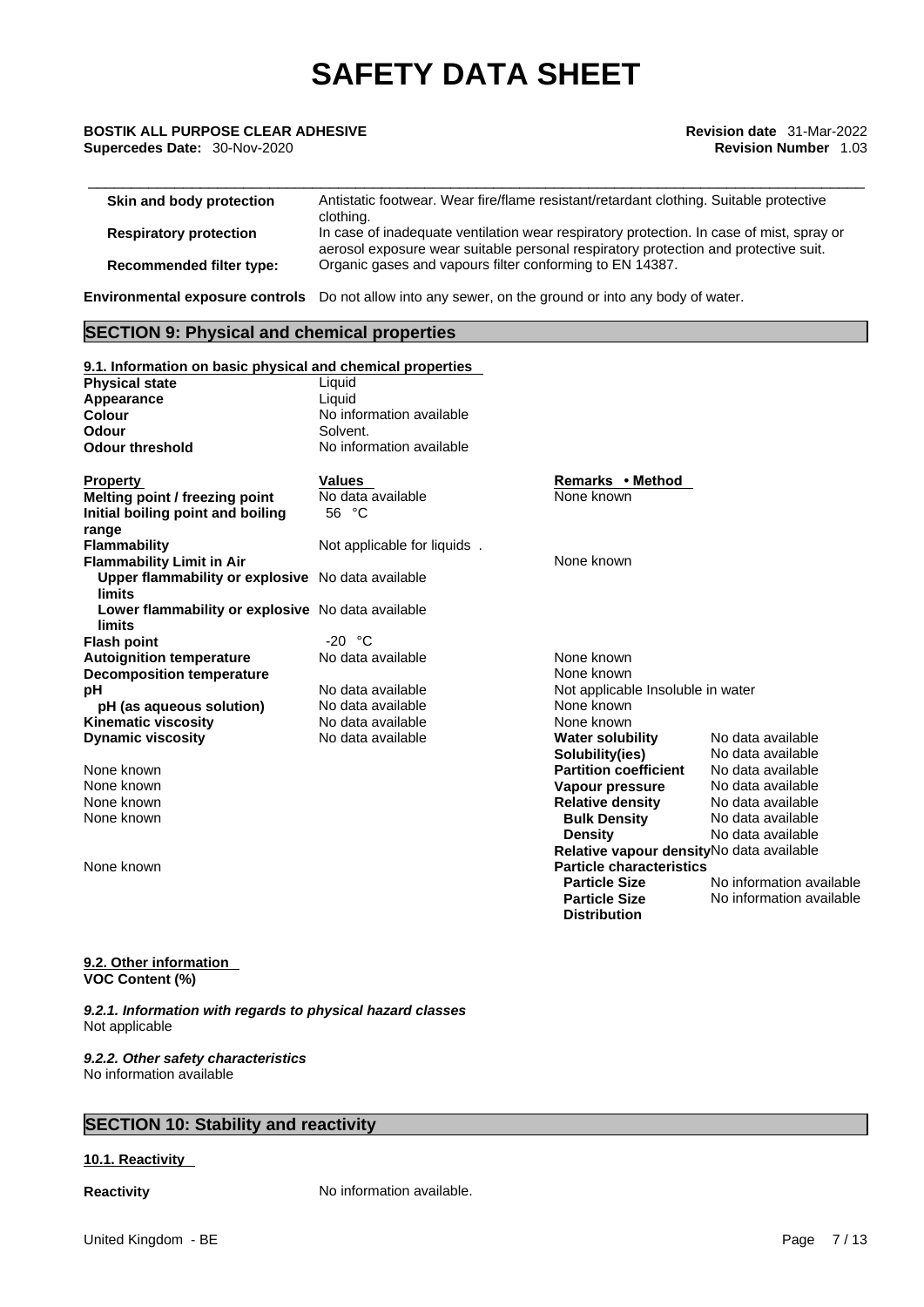\_\_\_\_\_\_\_\_\_\_\_\_\_\_\_\_\_\_\_\_\_\_\_\_\_\_\_\_\_\_\_\_\_\_\_\_\_\_\_\_\_\_\_\_\_\_\_\_\_\_\_\_\_\_\_\_\_\_\_\_\_\_\_\_\_\_\_\_\_\_\_\_\_\_\_\_\_\_\_\_\_\_\_\_\_\_\_\_\_\_ **BOSTIK ALL PURPOSE CLEAR ADHESIVE Revision date** 31-Mar-2022 **Supercedes Date:** 30-Nov-2020 **Revision Number** 1.03

| 10.2. Chemical stability                                         |                                                                                                                                                                     |
|------------------------------------------------------------------|---------------------------------------------------------------------------------------------------------------------------------------------------------------------|
| <b>Stability</b>                                                 | Stable under normal conditions.                                                                                                                                     |
| <b>Explosion data</b>                                            |                                                                                                                                                                     |
| Sensitivity to mechanical                                        | None.                                                                                                                                                               |
| impact<br>Sensitivity to static discharge Yes.                   |                                                                                                                                                                     |
| 10.3. Possibility of hazardous reactions                         |                                                                                                                                                                     |
| Possibility of hazardous reactions None under normal processing. |                                                                                                                                                                     |
| 10.4. Conditions to avoid                                        |                                                                                                                                                                     |
| <b>Conditions to avoid</b>                                       | Heat, flames and sparks.                                                                                                                                            |
| 10.5. Incompatible materials                                     |                                                                                                                                                                     |
| Incompatible materials                                           | None known based on information supplied.                                                                                                                           |
| 10.6. Hazardous decomposition products                           |                                                                                                                                                                     |
| <b>Hazardous decomposition</b><br>products                       | None under normal use conditions. Stable under recommended storage conditions.                                                                                      |
| <b>SECTION 11: Toxicological information</b>                     |                                                                                                                                                                     |
|                                                                  | 11.1. Information on hazard classes as defined in Regulation (EC) No 1272/2008                                                                                      |
| Information on likely routes of exposure                         |                                                                                                                                                                     |
| <b>Product Information</b>                                       |                                                                                                                                                                     |
| <b>Inhalation</b>                                                | Specific test data for the substance or mixture is not available. May cause irritation of<br>respiratory tract. May cause drowsiness or dizziness.                  |
| Eye contact                                                      | Specific test data for the substance or mixture is not available. Causes serious eye<br>irritation. (based on components). May cause redness, itching, and pain.    |
| <b>Skin contact</b>                                              | Specific test data for the substance or mixture is not available. May cause irritation.<br>Prolonged contact may cause redness and irritation.                      |
| Ingestion                                                        | Specific test data for the substance or mixture is not available. Ingestion may cause<br>gastrointestinal irritation, nausea, vomiting and diarrhoea.               |
|                                                                  | Symptoms related to the physical, chemical and toxicological characteristics                                                                                        |
| <b>Symptoms</b>                                                  | May cause redness and tearing of the eyes. Inhalation of high vapour concentrations<br>may cause symptoms like headache, dizziness, tiredness, nausea and vomiting. |
| <b>Acute toxicity</b>                                            |                                                                                                                                                                     |

**Numerical measures of toxicity**

# **Component Information**

| n a<br>Prai .<br>J5C<br>.C50<br>.D50<br><br>une.<br>name<br>aranor<br><b>1211</b><br>. . |
|------------------------------------------------------------------------------------------|
|------------------------------------------------------------------------------------------|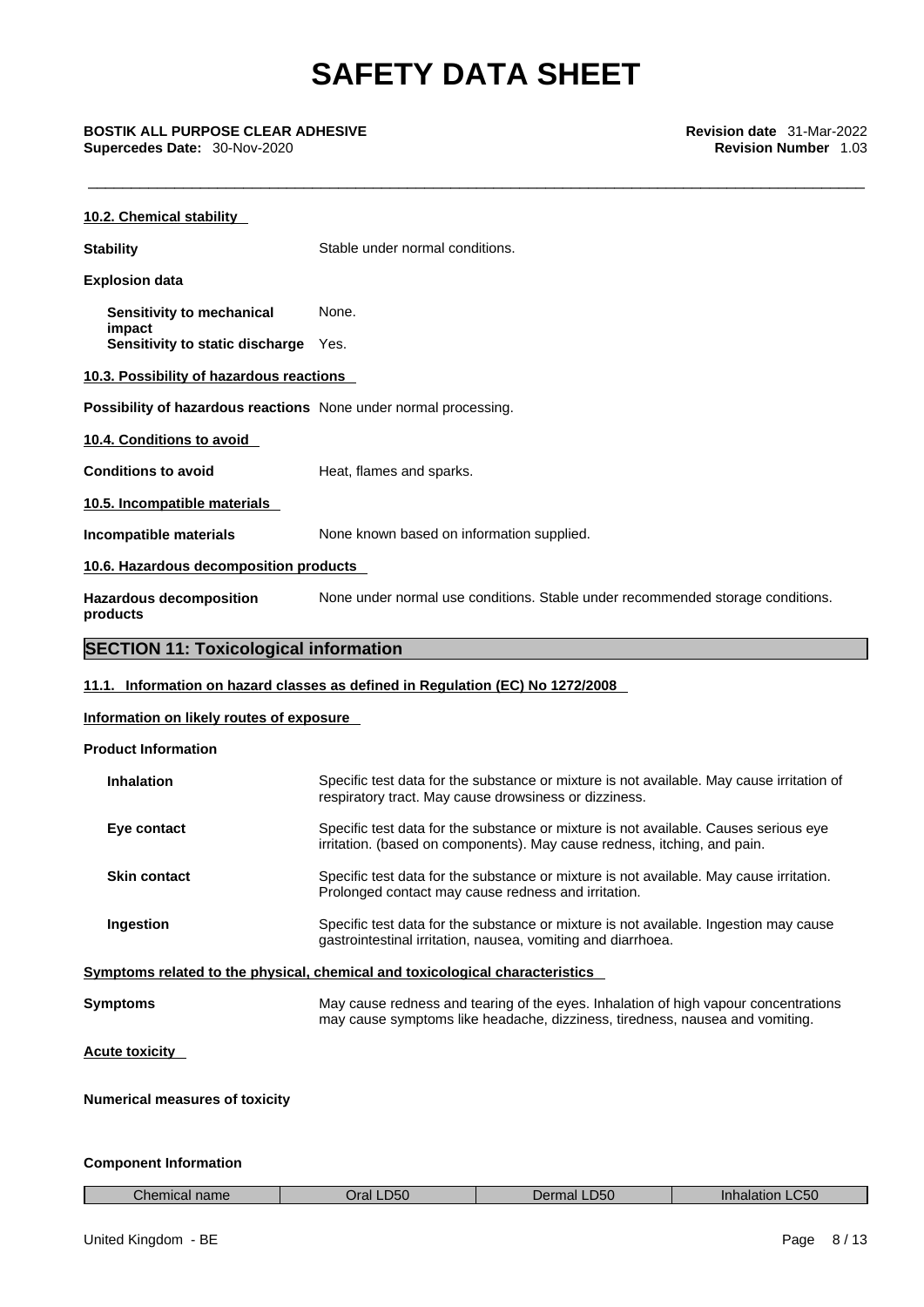| Acetone             | $=5800$ mg/kg (Rattus)<br>3000 mg/Kg (mouse) | >15800 mg/Kg (Rattus)     | $=$ 79 mg/l(Rattus) 4 h   |
|---------------------|----------------------------------------------|---------------------------|---------------------------|
| Methyl ethyl ketone | $=$ 2483 mg/kg (Rattus)                      | = 5000 mg/kg (Oryctolagus | $=11700$ ppm (Rattus) 4 h |
|                     |                                              | cuniculus)                |                           |

# **Delayed and immediate effects as well as chronic effects from short and long-term exposure**

**Skin corrosion/irritation** May cause skin irritation.

**Serious eye damage/eye irritation** Classification based on data available for ingredients. Causes serious eye irritation.

Methyl ethyl ketone (78-93-3)

| <b>Method</b>               | <b>Species</b> | <b>Exposure route</b> | Effective dose | <b>Exposure time</b> | <b>Results</b> |
|-----------------------------|----------------|-----------------------|----------------|----------------------|----------------|
| <b>IOECD Test No. 405:</b>  | Rabbit         | leve                  |                |                      | lirritant      |
| <b>Acute Eve</b>            |                |                       |                |                      |                |
| <b>Irritation/Corrosion</b> |                |                       |                |                      |                |

**Respiratory or skin sensitisation** Based on available data, the classification criteria are not met.

| Acetone (67-64-1)<br>Methyl ethyl ketone (78-93-3) |                                                                   |                       |                                             |  |  |
|----------------------------------------------------|-------------------------------------------------------------------|-----------------------|---------------------------------------------|--|--|
| <b>Method</b>                                      | <b>Species</b>                                                    | <b>Exposure route</b> | <b>Results</b>                              |  |  |
| OECD Test No. 406: Skin<br>Sensitisation           | Guinea pig                                                        | Dermal                | No sensitisation responses<br>were observed |  |  |
| Germ cell mutagenicity                             | Based on available data, the classification criteria are not met. |                       |                                             |  |  |
| Carcinogenicity                                    | Based on available data, the classification criteria are not met. |                       |                                             |  |  |
| <b>Reproductive toxicity</b>                       | Based on available data, the classification criteria are not met. |                       |                                             |  |  |
| <b>STOT - single exposure</b>                      | May cause drowsiness or dizziness.                                |                       |                                             |  |  |
| STOT - repeated exposure                           | Based on available data, the classification criteria are not met. |                       |                                             |  |  |
| <b>Aspiration hazard</b>                           | Based on available data, the classification criteria are not met. |                       |                                             |  |  |
| 11.2. Information on other hazards                 |                                                                   |                       |                                             |  |  |
| 11.2.1. Endocrine disrupting properties            |                                                                   |                       |                                             |  |  |
| <b>Endocrine disrupting properties</b>             | No information available.                                         |                       |                                             |  |  |
| 11.2.2. Other information                          |                                                                   |                       |                                             |  |  |
| Other adverse effects                              | No information available.                                         |                       |                                             |  |  |
| <b>SECTION 12: Ecological information</b>          |                                                                   |                       |                                             |  |  |

# **12.1. Toxicity**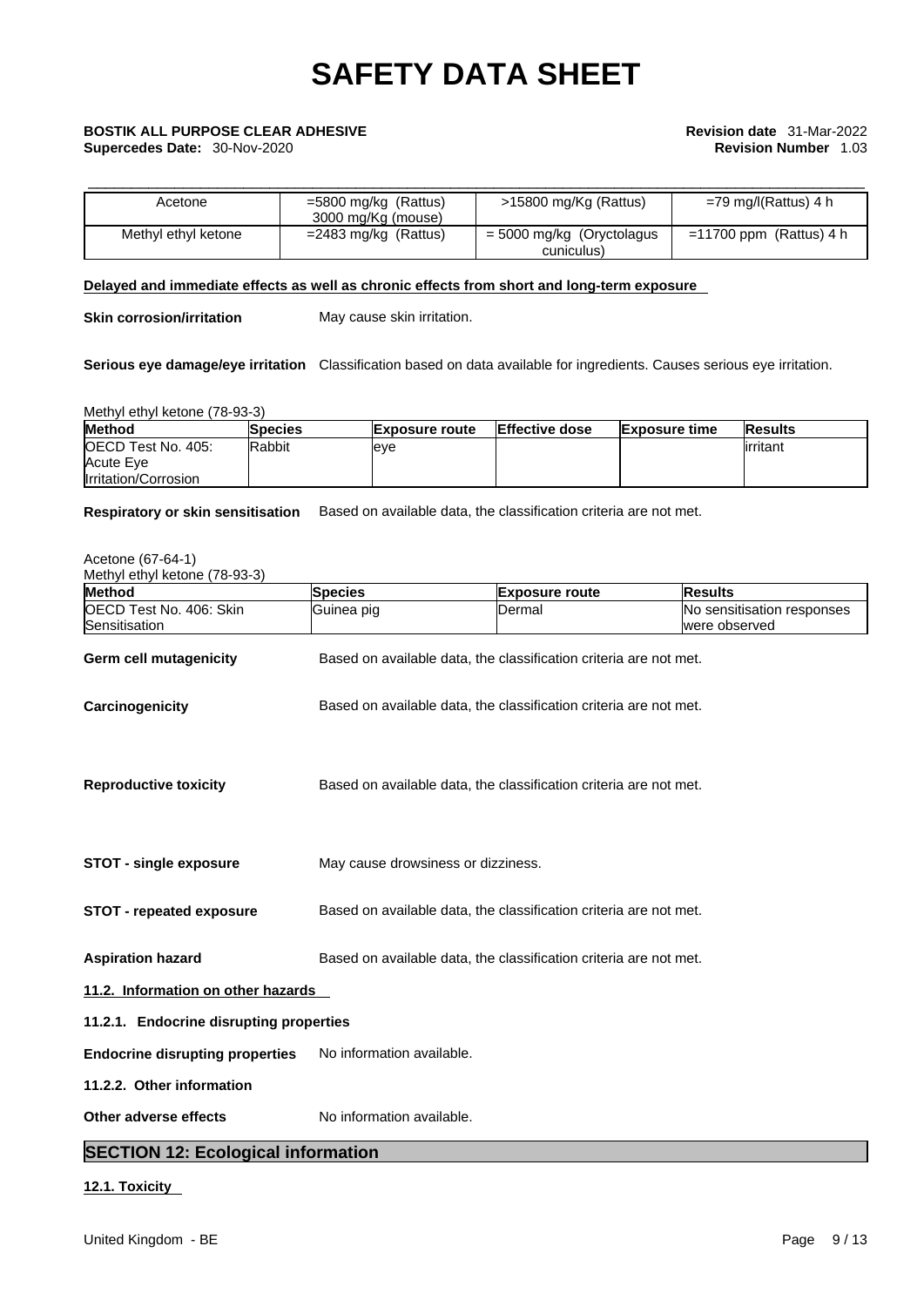# **Ecotoxicity**

| Chemical name       | Algae/aquatic<br>plants | <b>Fish</b>       | Toxicity to<br>  microorganisms | Crustacea      | M-Factor | M-Factor<br>(long-term) |
|---------------------|-------------------------|-------------------|---------------------------------|----------------|----------|-------------------------|
| Acetone             |                         | ILC50 96 h 4.74 l | $EC50 = 14500$                  | EC50 48 h      |          |                         |
| 67-64-1             |                         | - 6.33 mL/L       | mg/L $15 \text{ min}$           | 10294 - 17704  |          |                         |
|                     |                         | (Oncorhynchus     |                                 | mg/L (Daphnia  |          |                         |
|                     |                         | mykiss)           |                                 | magna Static)  |          |                         |
|                     |                         |                   |                                 |                |          |                         |
| Methyl ethyl ketone | EC50=1972               | LC50: 3130 -      | $EC50 = 3403$                   | EC5048 h >     |          |                         |
| 78-93-3             | mq/l                    | 3320mg/L (96h,    | mg/L 30 min                     | 308 mg/L       |          |                         |
|                     | (Pseudokirchner         | Pimephales        | $EC50 = 3426$                   | (Daphnia magna |          |                         |
|                     | iella                   | promelas)         | $mq/L$ 5 min                    |                |          |                         |
|                     | subcapitata)            |                   |                                 |                |          |                         |

# **12.2. Persistence and degradability**

## **Persistence and degradability** No information available.

## Acetone (67-64-1)

| <b>Method</b>                   | <b>Exposure time</b> | <b>Value</b>           | lResults                   |
|---------------------------------|----------------------|------------------------|----------------------------|
| OECD Test No. 301B: Ready       | 28 days              | <b>Ibiodegradation</b> | 91 % Readily biodegradable |
| Biodegradability: CO2 Evolution |                      |                        |                            |
| Test (TG 301 B)                 |                      |                        |                            |

# Methyl ethyl ketone (78-93-3)

| <b>Method</b>                        | <b>Exposure time</b> | Value                  | lResults                   |
|--------------------------------------|----------------------|------------------------|----------------------------|
| OECD Test No. 301D: Ready            | 28 davs              | <b>Ibiodegradation</b> | 98 % Readily biodegradable |
| Biodegradability: Closed Bottle Test |                      |                        |                            |
| (TG 301 D)                           |                      |                        |                            |

# **12.3. Bioaccumulative potential**

## **Bioaccumulation**

# **Component Information**

| Chemical name       | $\cdots$<br>coefficient<br>Partition |
|---------------------|--------------------------------------|
| Acetone             | $-0.24$                              |
| Methyl ethyl ketone | ∪.∪                                  |

# **12.4. Mobility in soil**

**Mobility in soil** No information available.

# **12.5. Results of PBT and vPvB assessment**

**PBT and vPvB assessment** The product does not contain any substance(s) classified as PBT or vPvB.

| Chemical name       | PBT and vPvB assessment                             |
|---------------------|-----------------------------------------------------|
| Acetone             | The substance is not PBT / vPvB PBT assessment does |
|                     | not apply                                           |
| Methyl ethyl ketone | The substance is not PBT / vPvB                     |

# **12.6. Endocrine disrupting properties**

**Endocrine disrupting properties** No information available.

# **12.7. Other adverse effects**

No information available.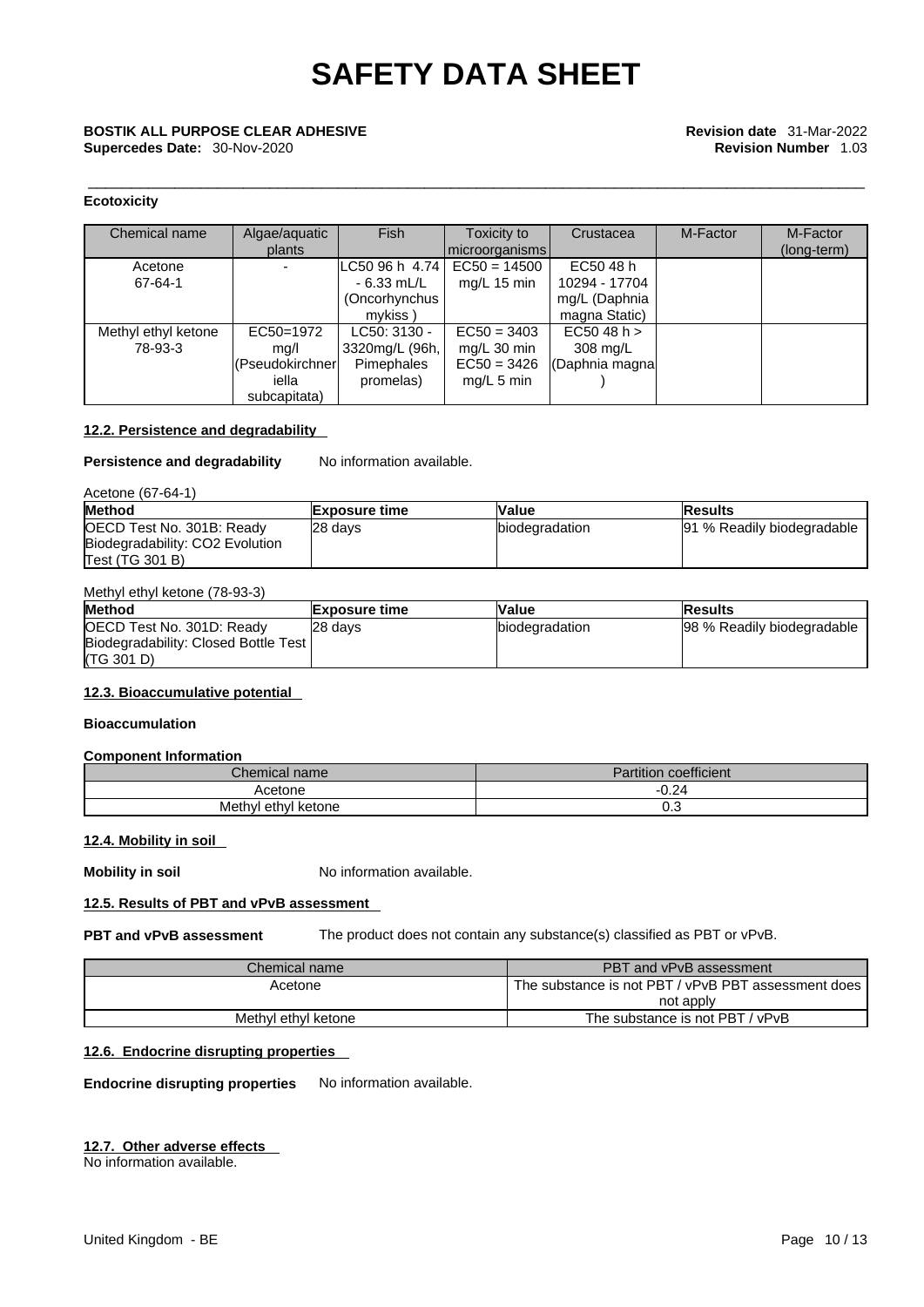\_\_\_\_\_\_\_\_\_\_\_\_\_\_\_\_\_\_\_\_\_\_\_\_\_\_\_\_\_\_\_\_\_\_\_\_\_\_\_\_\_\_\_\_\_\_\_\_\_\_\_\_\_\_\_\_\_\_\_\_\_\_\_\_\_\_\_\_\_\_\_\_\_\_\_\_\_\_\_\_\_\_\_\_\_\_\_\_\_\_ **BOSTIK ALL PURPOSE CLEAR ADHESIVE Revision date** 31-Mar-2022 **Supercedes Date:** 30-Nov-2020 **Revision Number** 1.03

# **SECTION 13: Disposal considerations**

| 13.1. Waste treatment methods          |                                                                                                                                                                                            |
|----------------------------------------|--------------------------------------------------------------------------------------------------------------------------------------------------------------------------------------------|
| Waste from residues/unused<br>products | Should not be released into the environment. Dispose of in accordance with local<br>regulations. Dispose of waste in accordance with environmental legislation.                            |
| Contaminated packaging                 | Empty containers pose a potential fire and explosion hazard. Do not cut, puncture or<br>weld containers.                                                                                   |
| <b>European Waste Cataloque</b>        | 08 04 09* waste adhesives and sealants containing organic solvents or other dangerous<br>substances<br>15 01 10*: Packaging containing residues of or contaminated by dangerous substances |

**Other information** Waste codes should be assigned by the user based on the application for which the product was used.

**Note:** The shipping descriptions shown here are for bulk shipments only, and may not apply to

# **SECTION 14: Transport information**

|                                                                                                                                                                                                                                                                                                                                                                                           | shipments made in non-bulk packages (see regulatory definition). The information shown<br>here, may not always agree with the bill of lading shipping description for the material. |
|-------------------------------------------------------------------------------------------------------------------------------------------------------------------------------------------------------------------------------------------------------------------------------------------------------------------------------------------------------------------------------------------|-------------------------------------------------------------------------------------------------------------------------------------------------------------------------------------|
| <b>Land transport (ADR/RID)</b><br>14.1 UN number or ID number<br>14.2 Proper Shipping Name<br>14.3 Transport hazard class(es)<br>Labels<br>14.4 Packing group<br><b>Description</b><br>14.5 Environmental hazards<br><b>14.6 Special Provisions</b><br><b>Classification code</b><br><b>Tunnel restriction code</b><br>Limited quantity (LQ)<br><b>ADR Hazard Id (Kemmler</b><br>Number) | <b>UN1133</b><br>Adhesives<br>3<br>3<br>Ш<br>UN1133, Adhesives, 3, II, (D/E)<br>Not applicable<br>640D<br>F1<br>(D/E)<br>5 <sub>L</sub><br>33                                       |
| <b>IMDG</b><br>14.1 UN number or ID number<br>14.2 Proper Shipping Name<br>14.3 Transport hazard class(es)<br>14.4 Packing group<br><b>Description</b><br>14.5 Marine pollutant<br><b>14.6 Special Provisions</b><br><b>Limited Quantity (LQ)</b><br>EmS-No<br>14.7 Maritime transport in bulk<br>according to IMO instruments                                                            | <b>UN1133</b><br>Adhesives<br>3<br>Ш<br>UN1133, Adhesives, 3, II, (-20°C c.c.)<br><b>NP</b><br>None<br>5L<br>$F-E. S-D$<br>Not applicable                                           |
| Air transport (ICAO-TI / IATA-DGR)<br>14.1 UN number or ID number<br>14.2 Proper Shipping Name<br>14.3 Transport hazard class(es)<br>14.4 Packing group<br><b>Description</b><br>14.5 Environmental hazards<br><b>14.6 Special Provisions</b><br>Limited quantity (LQ)<br><b>ERG Code</b>                                                                                                 | <b>UN1133</b><br>Adhesives<br>3<br>Ш<br>UN1133, Adhesives, 3, II<br>Not applicable<br>A3<br>1 <sub>L</sub><br>3L                                                                    |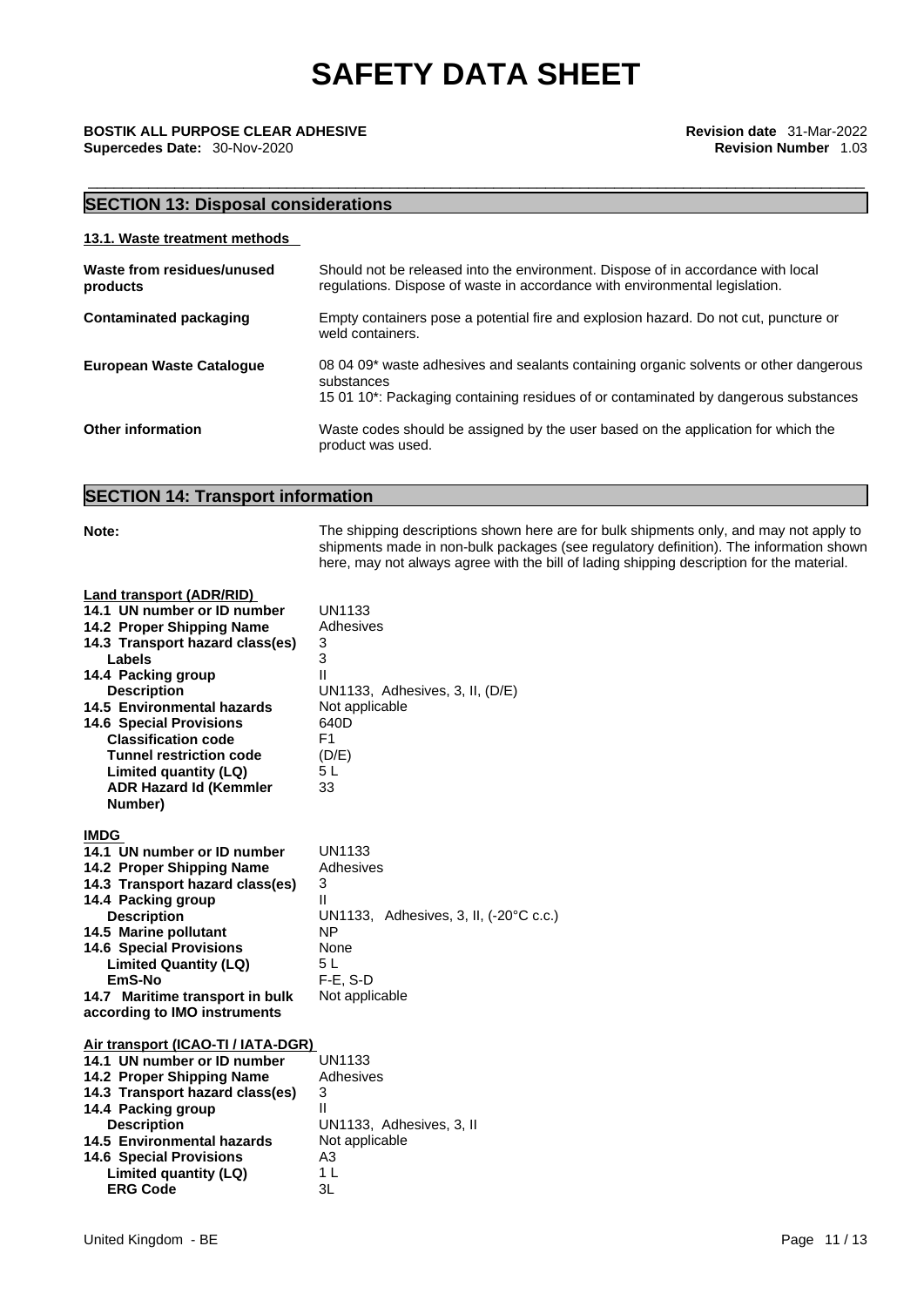\_\_\_\_\_\_\_\_\_\_\_\_\_\_\_\_\_\_\_\_\_\_\_\_\_\_\_\_\_\_\_\_\_\_\_\_\_\_\_\_\_\_\_\_\_\_\_\_\_\_\_\_\_\_\_\_\_\_\_\_\_\_\_\_\_\_\_\_\_\_\_\_\_\_\_\_\_\_\_\_\_\_\_\_\_\_\_\_\_\_ **BOSTIK ALL PURPOSE CLEAR ADHESIVE Revision date** 31-Mar-2022 **Supercedes Date:** 30-Nov-2020 **Revision Number** 1.03

# **Section 15: REGULATORY INFORMATION**

## **15.1. Safety, health and environmental regulations/legislation specific for the substance or mixture**

## **European Union**

Take note of Directive 98/24/EC on the protection of the health and safety of workers from the risks related to chemical agents at work

Check whether measures in accordance with Directive 94/33/EC for the protection of young people at work must be taken.

Take note of Directive 92/85/EC on the protection of pregnant and breastfeeding women at work

## **Registration, Evaluation, Authorization, and Restriction of Chemicals (REACh) Regulation (EC 1907/2006)**

# **SVHC: Substances of Very High Concern for Authorisation:**

This product does not contain candidate substances of very high concern at a concentration >=0.1% (Regulation (EC) No. 1907/2006 (REACH), Article 59)

## **EU-REACH (1907/2006) - Annex XVII - Substances subject to Restriction**

This product does not contain substances subject to restriction (Regulation (EC) No. 1907/2006 (REACH), Annex XVII).

### **Substance subject to authorisation per REACH Annex XIV**

This product does not contain substances subject to authorisation (Regulation (EC) No. 1907/2006 (REACH), Annex XIV)

## **Dangerous substance category per Seveso Directive (2012/18/EU)**

P5a - FLAMMABLE LIQUIDS P5b - FLAMMABLE LIQUIDS P5c - FLAMMABLE LIQUIDS

**Ozone-depleting substances (ODS) regulation (EC) 1005/2009** Not applicable

# **Persistent Organic Pollutants**

Not applicable

# **REGULATION (EU) 2019/1148 OF THE EUROPEAN PARLIAMENT AND OF THE COUNCIL of 20 June 2019 on the marketing and use ofexplosives precursors**

This product contains

| <b>Chemical name</b> | <b>Reporting of suspicious</b><br>transactions, disappearances and<br>thefts | <b>Restricted</b> |
|----------------------|------------------------------------------------------------------------------|-------------------|
| Acetone - 67-64-1    |                                                                              |                   |

## **National regulations**

## **15.2. Chemical safety assessment**

Chemical Safety Assessments have been carried out by the Reach registrants for substances registered at >10 tpa. No